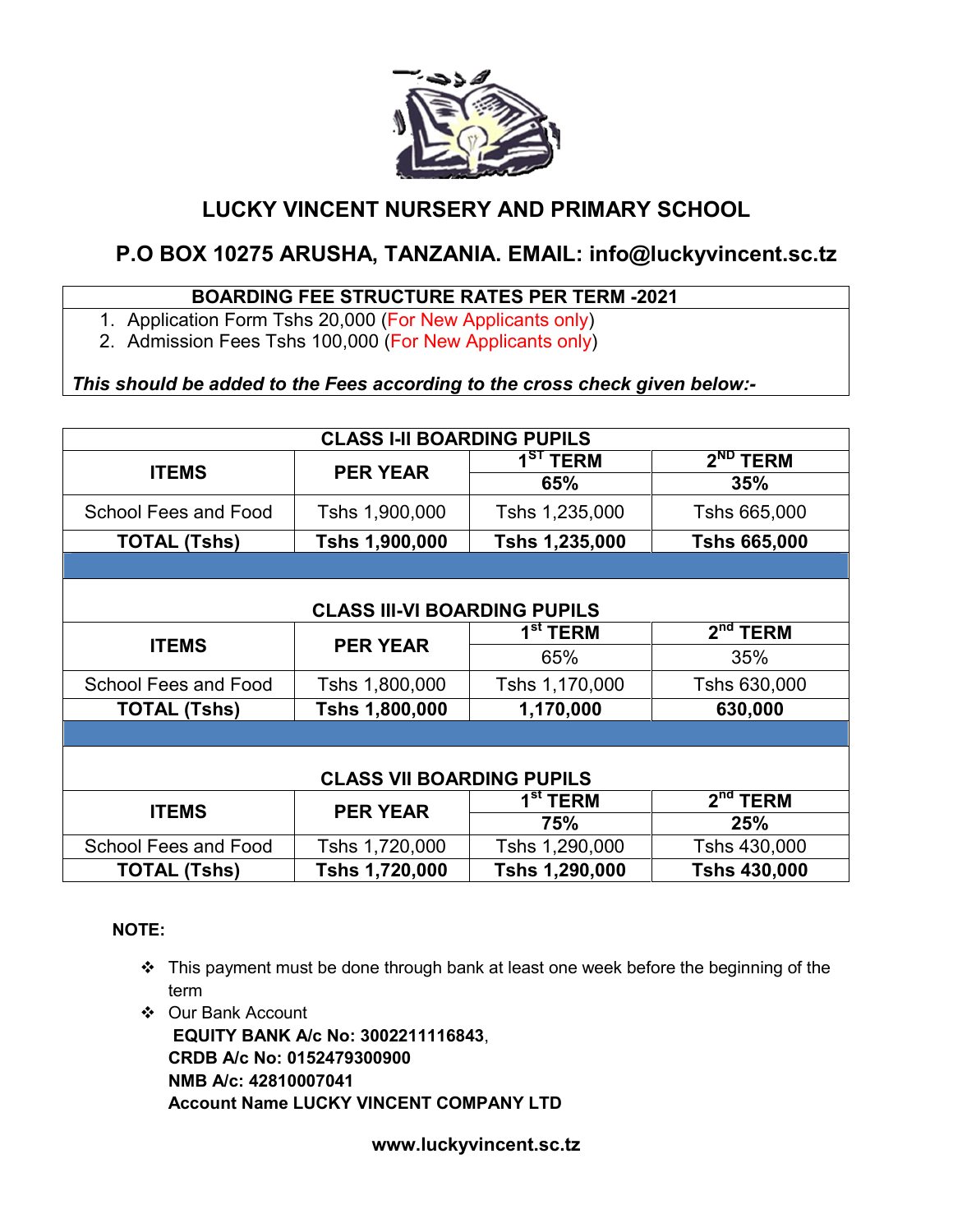For standard VII they won't close the school in June due to the preparation of the national examination, so the costs of that month will be apart from the mentioned costs above you will be informed accordingly.

| <b>OTHER PAYMENTS</b>             | <b>AMOUNT (TSHS)</b> |
|-----------------------------------|----------------------|
| <b>School Uniform</b>             | Tshs 55,000          |
| <b>Sport Uniform</b>              | Tshs 45,000          |
| Shamba dress (2 pairs) – for boys | Tshs 100,000         |
| Shamba dress (2pairs) – for girls | Tshs 106,000         |
| School diary                      | Tshs 5,000           |

------------------------------------------------------------------------------------------------------

NOTE: All uniform and diary, the payment must be done at school in cash

------------------------------------------------------------------------------

## BOARDING REQUIREMENTS-2021

- $\checkmark$  Stationeries Standard IV VII counter books quire 3 or 2 10pcs
- $\checkmark$  Exercise book 200 pages 10pcs
- $\checkmark$  Enough pens and pencils
- $\checkmark$  Mathematical set
- $\checkmark$  Blanket
- $\checkmark$  Bed sheets (2pcs) light blue
- $\checkmark$  Bucket (10 litres)
- $\checkmark$  Tooth paste
- $\checkmark$  Shoes colour black
- $\checkmark$  Toothbrush
- $\times$  Towel
- $\checkmark$  Sandals (ndala)
- $\checkmark$  Bars of soap (4)

## Other items for person hygiene

- A pillow
- Mosquito net
- Trunk (Sanduku la Chuma)
- Comb.
- Washing brush
- Medicated soap
- Smearing (Mafuta ya kujipaka)
- Black shoes (leather) 2 pairs
- ❖ Rubber shoes 1 pair
- ❖ School bag
- Jacket
- Truck suits (night dress)